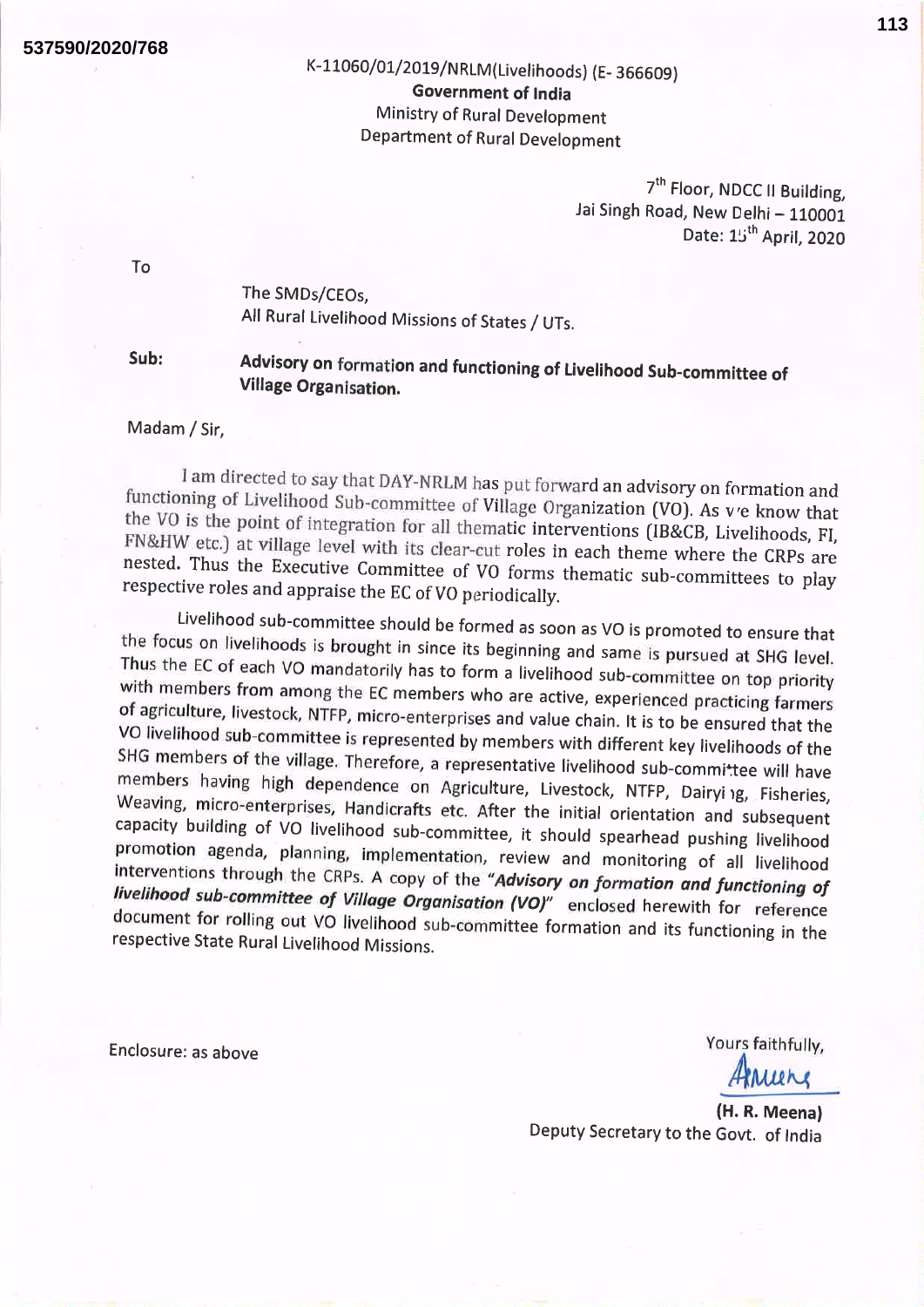# **ADVISORY ON FORMATION AND FUNCTIONING OF LIVELIHOOD SUB-COMMITTEE OF VILLAGE ORGANISATION (VO)**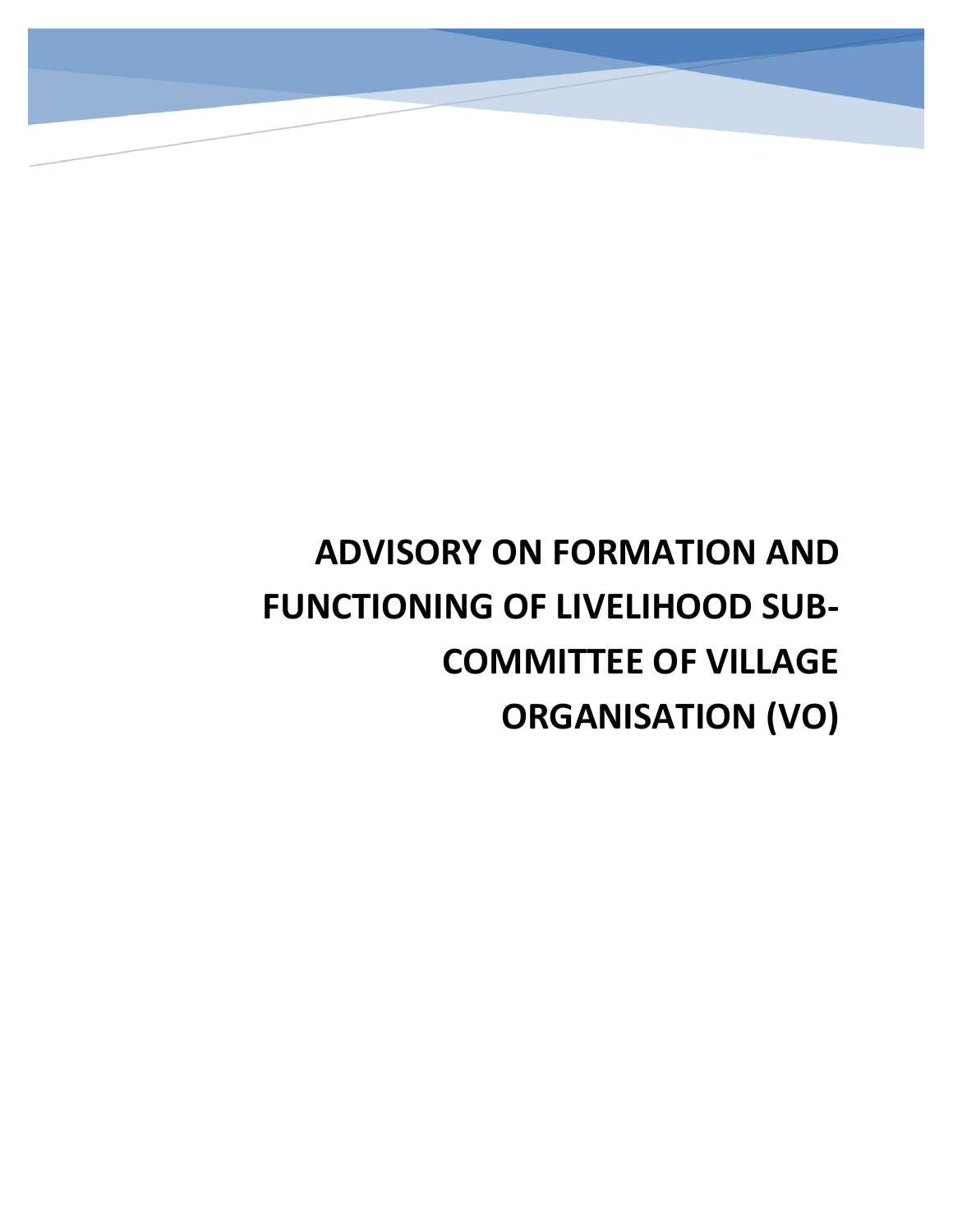# **Contents**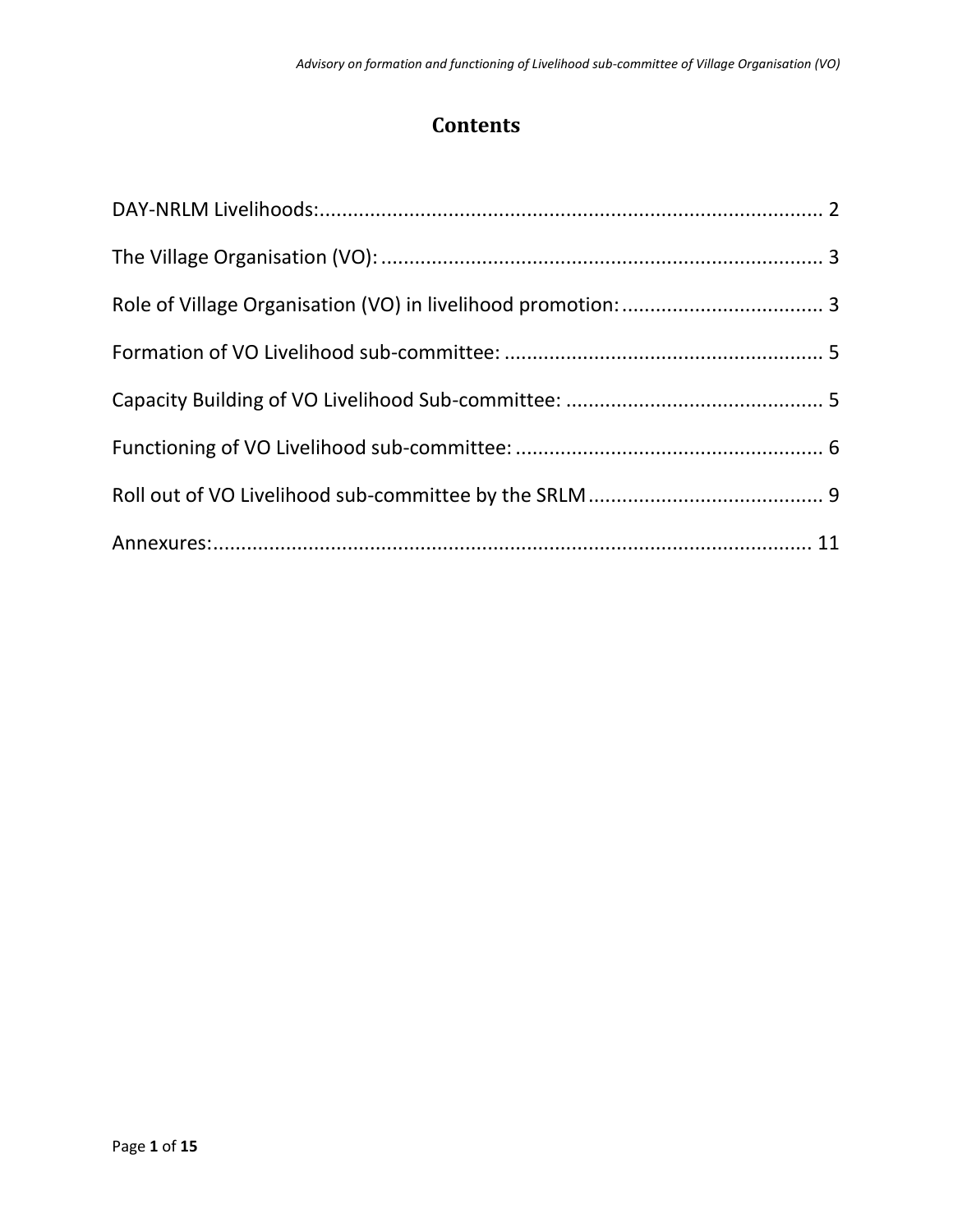# **Advisory on formation and functioning of Livelihood Sub-committee of Village Organisation (VO)**

## <span id="page-3-0"></span>**DAY-NRLM Livelihoods:**

Deendayal Antyoday Yojana – National Rural Livelihoods Mission (DAY-NRLM), is a flagship programme of the Ministry of Rural Development, Government of India. It has been working towards improving the economic capacity of rural women by deepening and expanding existing livelihoods and bringing in new opportunities in farm and non-farm economic activities following the interventions on asset improvement, introduction of improved practices and skills; access to market and credit.

Rural poor have multiple livelihoods and more than a half of the rural Indian poor are dependent on agriculture either as cultivators or as agricultural labourer. Besides, livestock rearing is a key livelihood of the rural poor. People living in forest and forest fringe areas, mostly from tribal communities, Non Timber Forest Produces (NTFP) is a major livelihood source for them. Besides, a wide range of rural micro-enterprises (farm, off-farm and non-farm) with varied scale of operation strengthens the diversity in livelihoods of rural poor.

Thus in DAY-NRLM livelihoods promotion includes interventions in both farm (on-farm and offfarm) and non-farm livelihood activities. Under farm livelihoods promotion, agriculture intervention starts with promotion of various agro-ecological practices to increase productivity, with reduced cost of cultivation thereby increasing the net income, taking care of the ecology. The next logical transition is promotion of organic farming in selected areas that includes organic cultivation, its certification and establishing market linkage for better price realization. Promotion of improved practices to reduce the mortality and morbidity in ruminants, nonruminants and poultry birds through improved feed and breed management, preventive healthcare, ethno-veterinary practices, better housing are the key in livestock intervention. Sustainable harvesting practices, sorting, short term storage, value addition and collective marketing are major interventions to enhance NTFP based livelihoods.

In non-farm livelihood promotion the primary focus is on promotion of and support to nonfarm rural micro-enterprises and rural artisans.

Under the value chain intervention with selected farm and non-farm commodities, value addition, aggregation and market linkages for better price realization through promotion of need based informal Producers Group (PG) and formal Producers Enterprise (PE) are the activities carried out.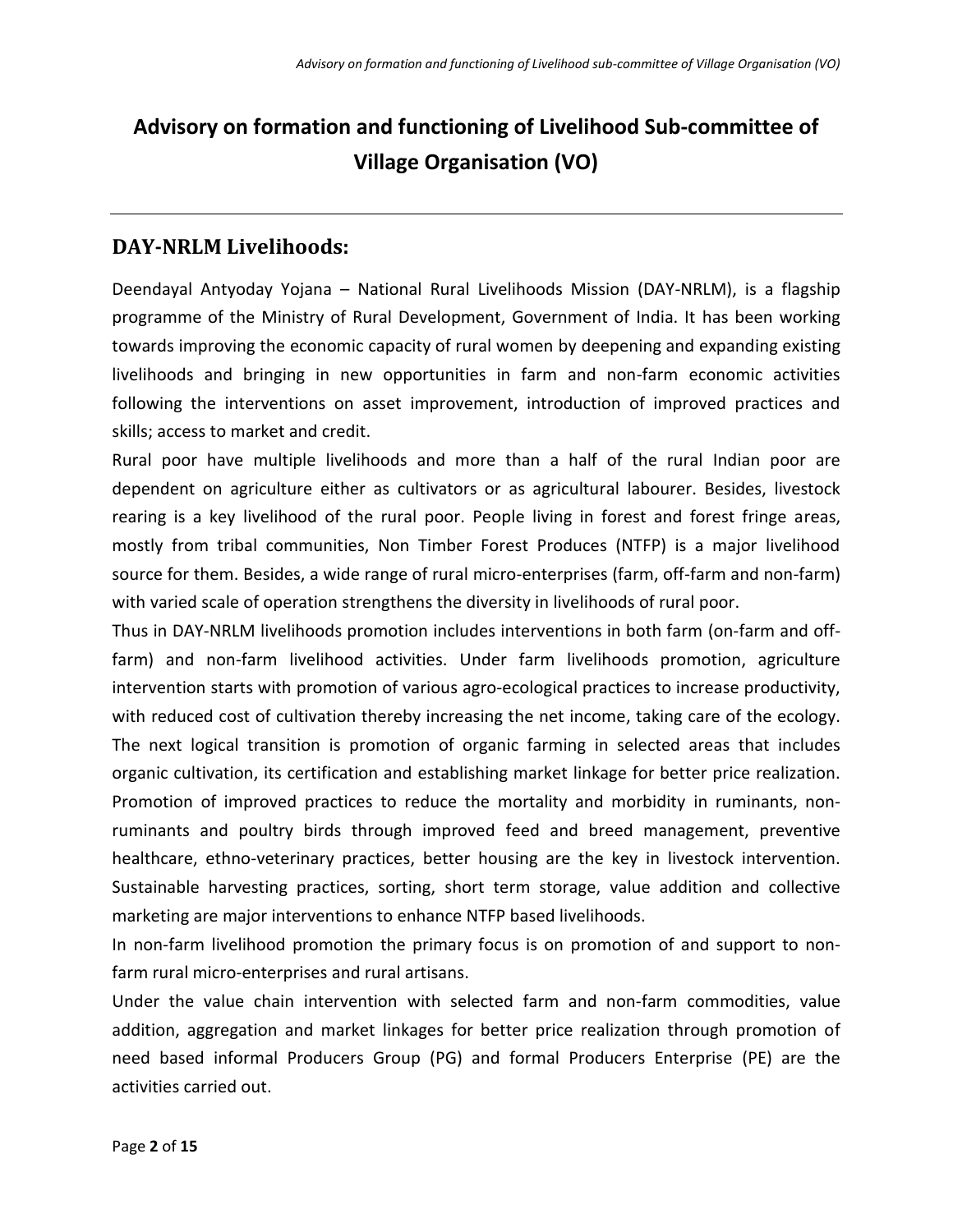The intervention strategy of DAY-NRLM for Livelihood promotion is focused on strengthening these key livelihoods of rural poor with the objectives of intensifying and diversifying livelihood portfolio of rural poor, food and nutrition security, assured incremental income stream throughout the year and creation of social capital.

Interventions are focused on individual SHG member and is carried out through creation / augmentation of assets (individual as well as common), access to technology, credit, market and schemes / entitlements and enhancement of capabilities (knowledge, skill, awareness) around her livelihood activities.

Livelihood interventions in DAY-NRLM reaches out with quality services to individual SHG member residing in even in the remotest part of our country through community led, evidence based extension services. The Community Resource Persons (CRPs) are the backbone of such extension services. The CRPs are the best practitioners in their respective domain (agriculture, livestock NTFP, micro-enterprise etc.), selected through a structured process from among the SHG members, undergo various practice based skill and knowledge trainings. It is experienced that a CRP can serve about 100 households of a village or nearby villages in a compact geography.

It is understood that all interventions in DAY-NRLM is people centric around SHG members and their aggregations at different levels viz. village, panchayat, block etc. Building ownership through participation and involvement of SHG members and their village level aggregation or Village Organization (VO) is an integral part of the livelihood promotion process from the very beginning, starting from conceptualizing, planning, execution, monitoring and evaluation.

# <span id="page-4-0"></span>**The Village Organisation (VO):**

Village Organization (VO) is the primary federation of 5 to 30 SHGs at village / hamlet / Panchayat levels (depending on the number of SHGs). The minimum number of SHGs of a VO may further be reduced in special cases in some of the sparsely populated states. A VO has its own General Body consisting of all the members of its constituent SHGs whereas the President and the Secretary of each member SHGs of a VO constitute its Executive Committee (EC).

# <span id="page-4-1"></span>**Role of Village Organisation (VO) in livelihood promotion:**

The VO is the point of integration of all thematic interventions of DAY-NRLM at village level and it performs its role through thematic sub-committees. Livelihoods promotion is the raison de'tre of DAY NRLM and it is imperative that VO plays a critical role in the pursuit of enhancement of income of rural poor with clearly defined roles and responsibilities. The overriding objective of the VO livelihoods subcommittee is to ensure that every SHG household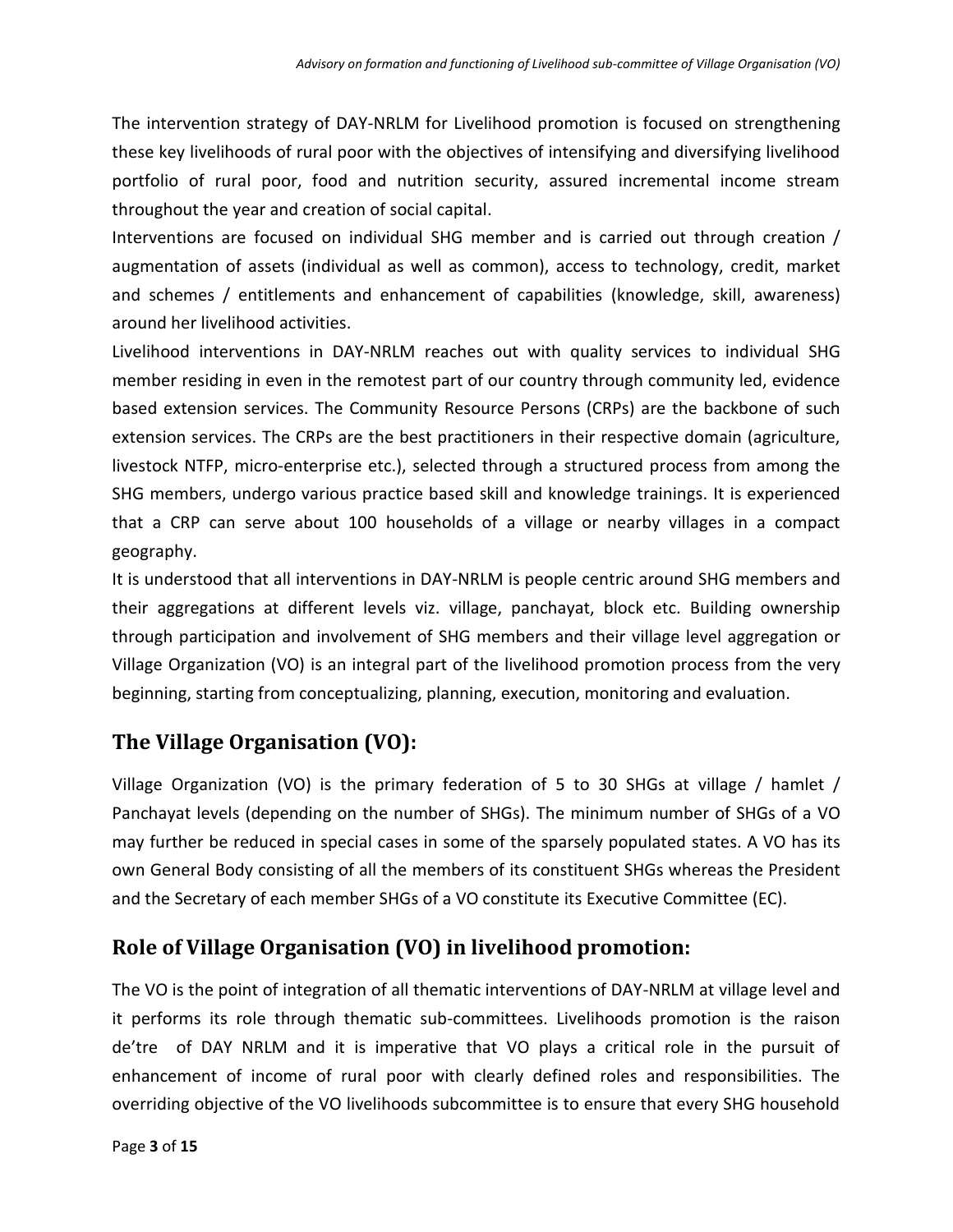in the village has their livelihoods strengthened and diversified as well as highlight this agenda in every VO meeting. The livelihood sub-committee through its VO will constantly pursue the agenda of livelihood promotion to its member SHGs.

Under Livelihood intervention following roles and responsibilities of a VO is envisioned:

- 1. Assessing the overall livelihood scenario of the village and also that of SHG members' households – resources, opportunities, constrains etc.
- 2. Active participation in the process of preparation and approval of village and individual livelihood intervention plan (identification of gap and intervention points in asset, access tocredit, govt scheme, market and technology besides skill and knowledge upgradation) in both farm and non-farm livelihood activities.
- 3. Special focus on ensuring the livelihood plans of vulnerable households like SCs, STs or women headed households are included in the intervention plans
- 4. Integration of Micro Credit Plan (MCP) with Livelihood activities.
- 5. Oversight on CRPs (Krishi Sakhi, Krishi jaivik Sakhi, Pashu Sakhi, Van Sakhi, Udyog Sakhi and CRP-Enterprise Promotion (EP)) to deliver extension services related to livelihood promotion - engagement, assigning tasks, monitoring, payment, performance evaluation and also support the CRP to perform their roles.
- 6. Over-seeing the implementation of the livelihood plan, reviewing the livelihood plan and make course corrections.
- 7. Identification of MKs, enterprises and entrepreneurs under the guidance of respective SRLMs
- 8. Verification of assets created under programmes like SVEP
- 9. Ensure regular training and capacity building of the SHG members and CRPs on different livelihoods activities.
- 10. Manage the common facilities like CHC / Tool Bank.
- 11. Overseeing PGs involved in value chain activities, overseeing FFS, Pashu Pathsala and similar learning / extension forums.
- 12. Get access to schemes and services (MGNREGS, Departments Agriculture, Horticulture, Animal Husbandry, Forestry etc.)
- 13. Identify convergence opportunities with Local Self Government (LSG) institutions and explore possibility of converting government procurements to livelihood opportunities.
- 14. Appraisal, approval, release and management of CIF and ensure that a large percentage of the CIF is available for taking up livelihood activities in farm and non-farm sectors for working capital and acquisition of productive assets.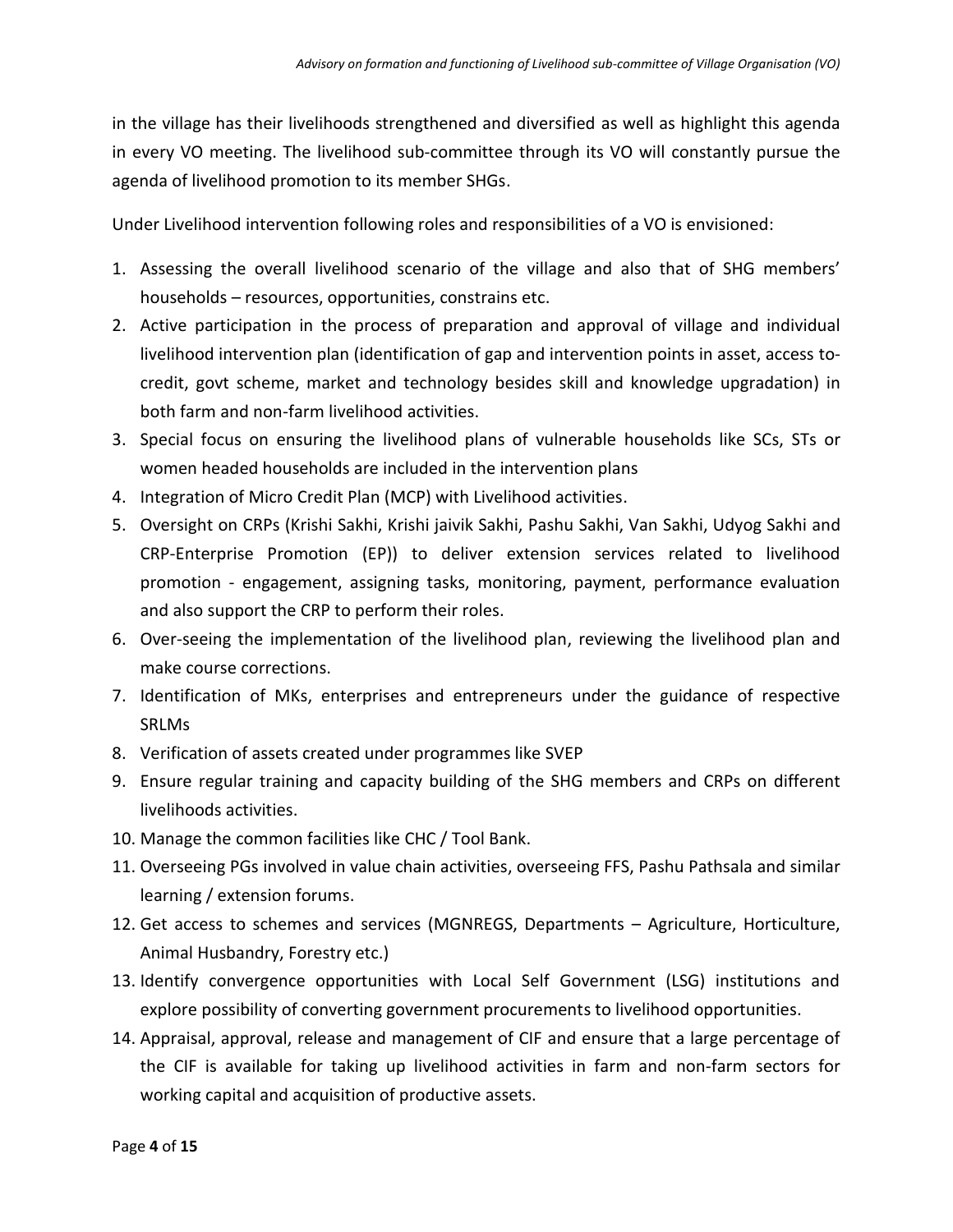- 15. Management of specific funds like Community Enterprise Fund (CEF) for livelihood activities including release within time limits and repayment of loans.
- 16. Check and authenticate all MIS and other field data collected by the CRPs

## <span id="page-6-0"></span>**Formation of VO Livelihood sub-committee:**

VO is the point of integration for all thematic interventions (IB&CB, Livelihoods, FI, FN&HW etc.) with its clear cut roles in each theme. Thus the EC of VO forms thematic sub-committees to play respective roles and appraise the EC periodically. Each sub-committee consists of a convener (non-office bearer) and 4 to 5 EC members. Livelihood sub-committee should be formed as soon as VO is promoted to ensure that the focus on livelihood promotion is brought since its beginning. EC of each VO mandatorily has to form a livelihood sub-committee on top priority with members from among the EC members who are active and willing to take up the responsibilities as outlined above. It is to be ensured that the VO livelihood sub-committee is represented by members pursuing different key livelihood activities of the SHG members. It is to be ensured that a representative livelihood sub-committee has members having high dependence on Agriculture, Livestock, NTFP, Dairying, Fisheries, Small Business, Handloom, Handicrafts etc. A CRP should not be a livelihood sub-committee member and *vice-versa*. The tenure of a livelihood sub-committee and its member will be as per the norms set by the VO for other sub-committees with guidance from SRLMs, suggestive tenure is 2 years.

## <span id="page-6-1"></span>**Capacity Building of VO Livelihood Sub-committee:**

It is understood that the members of the livelihood sub-committee are all VO EC members that means they are SHG leaders and have received various trainings related to IB&CB, Leadership etc. Thus their training needs, to function as livelihood sub-committee members are on following six broad aspects:

- 1. Comprehensive Village Livelihood Analysis exercise.
- 2. Broad understanding on different livelihood interventions promoted under DAY NRLM
- 3. Monitoring of CRPs.
- 4. Understanding on project proposal, its appraisal, economics and cost benefit analysis of various livelihood activities / projects.
- 5. Various government programmes having convergence potential.
- 6. Understanding on micro-enterprises, value chains and markets.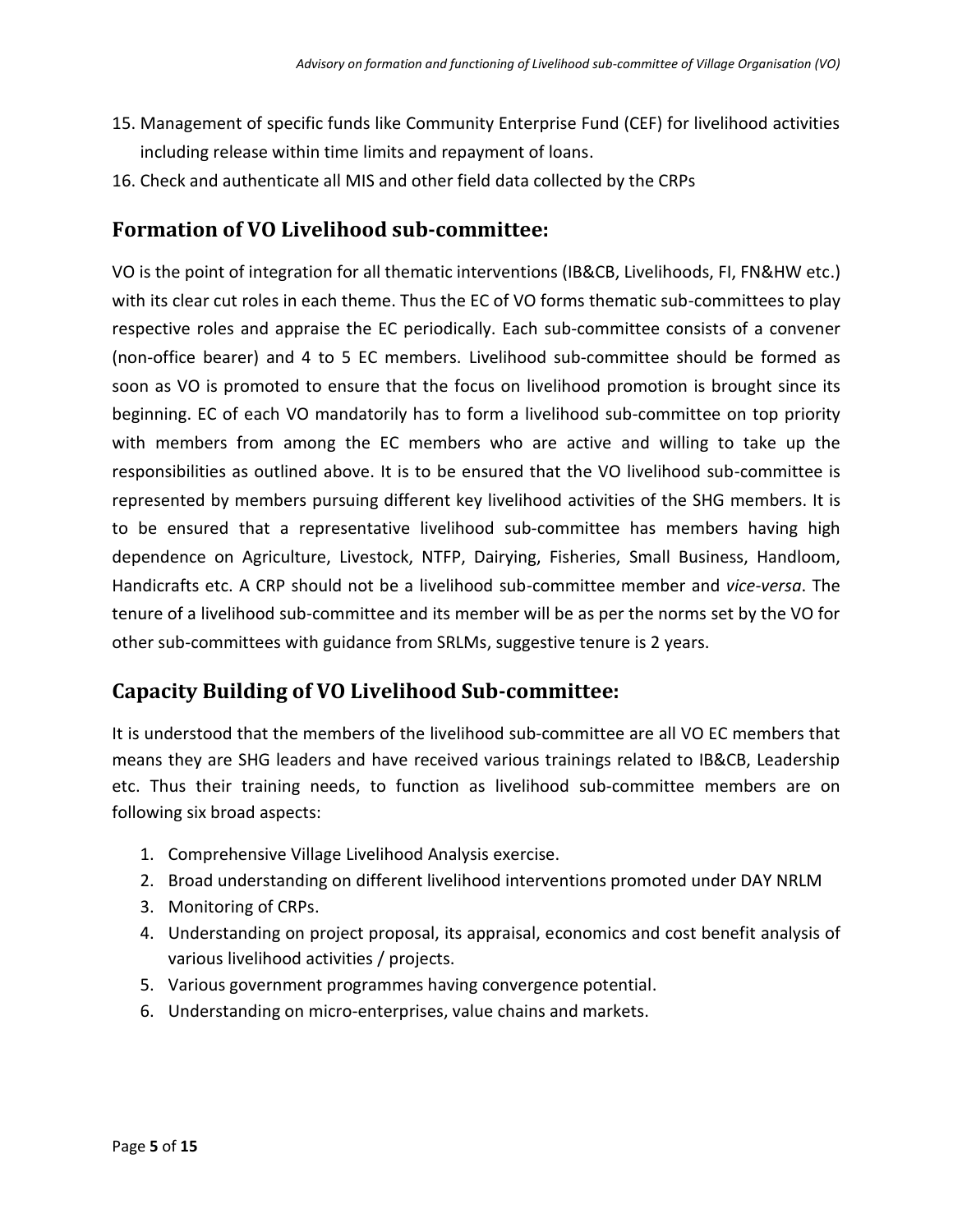The details on each of the above broad aspects has been shown below:

| Comprehensive<br><b>Village Livelihood</b><br>Analysis exercise | . Gap analysis of existing livelihood activities .<br>.Village and individual HH level intervention plan on creation<br>/ augmentation of assets, access (credit, market and<br>schemes), skill, technology |
|-----------------------------------------------------------------|-------------------------------------------------------------------------------------------------------------------------------------------------------------------------------------------------------------|
| Programme<br>understanding                                      | •CHC/Tool bank<br>.NPM shop, Seed Bank<br>•FFS/Pashu Pathsala<br>·Producers Group<br>•Tasar Grainage, local NTFPs<br>•Rural micro-enterprises                                                               |
| Monitoring of<br><b>CRPs</b>                                    | •Assigning tasks<br>•Reviewing, Monitoring<br>• Approval of tasks and payment<br>•Supporting CRP                                                                                                            |
| Project appraisal<br>and economics<br>of LH activities          | •Assessment and apraisal of LH project proposals.<br>• Assessment of income potential per unit of each livelihood<br>activities / micro-enterprises operating in the village                                |
| Government<br>Programmes                                        | $\bullet$ MGNREGS<br>• Schemes of department (Ag, AH, Horti, Forest etc.)<br>•Bank (RSETI)                                                                                                                  |
|                                                                 |                                                                                                                                                                                                             |
| Micro-<br>enterprises,<br>value chains and<br><b>Market</b>     | . Basic understanding on micro-enterprises and value chains<br>operating in the vilage<br>•Concept of value addition on the commodities available in<br>the village                                         |

## <span id="page-7-0"></span>**Functioning of VO Livelihood sub-committee:**

The functioning of a VO Livelihood sub-committee has been described below:

## Driving LH agenda in every SHG meetings

The VO LH sub-committee will ensure that in every SHG meeting the LH issues of the SHG members are discussed and recorded in the minute book. The common issues can be the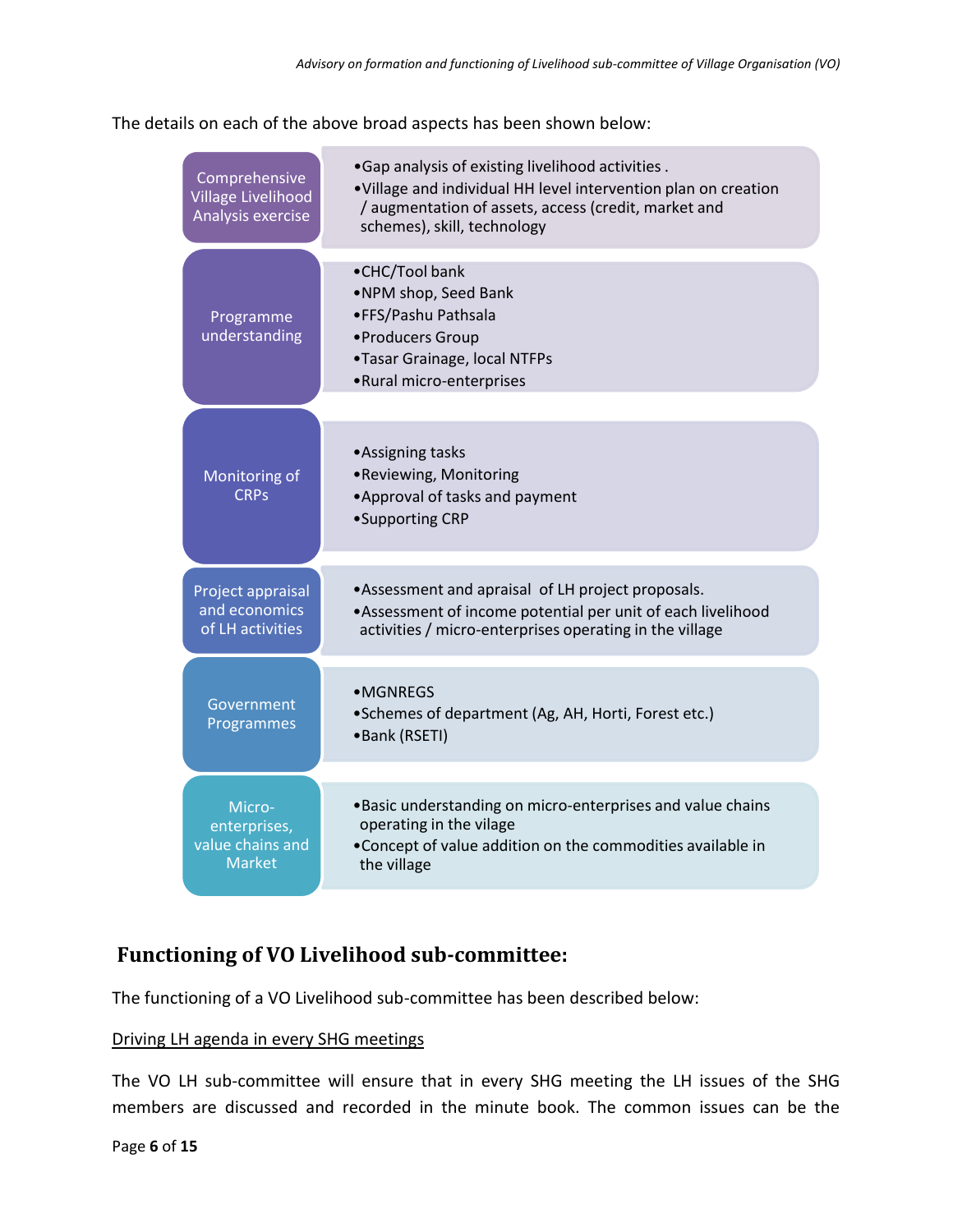market access, credit access, access to govt schemes, production and productivity related issues, training needs of members among others.

The VO sub-committee members will brief the VO EC about their observations emerging from the SHG meetings and the VO EC may discuss these issues and make adequate plan to resolve these issues related to livelihood promotion.

## CRP identification and training:

As mentioned earlier, immediately after the formation of VO, the livelihood sub-committee will be formed. After their orientation, the first task of the livelihood sub-committee is to identify potential CRPs required, based on the criteria fixed by the SRLM.

The livelihood sub-committee will organize all village level on-field practical trainings, FFS, Pashu Pathsala or similar learning forum for capability building of MKs.

## Comprehensive Village Livelihood Analysis exercise:

VO LH sub-committee will take active role in comprehensive village livelihood analysis exercise, along with the CRPs and block staff of SRLM, a comprehensive livelihood plan for the entire village and the households of SHG member will be the final output of this exercise. Once the plan is finalized, the sub-committee will get approval of the plan from the VO and the plan will be revisited every year to update it.

#### Convergence:

After the planning exercise, the scope for convergence will emerge with MGNREGS, banks for RSETI, departments – agriculture, animal husbandry, horticulture, forestry etc. The VO LH subcommittee along with the respective CRPs and block staff of SRLM will push forward the convergence plan with these schemes and departments directly or through Gram Sabha or other appropriate forums.

#### Review of CRPs:

The convener of the LH sub-committee will call review meeting initially fortnightly and later monthly where the following will be invited:

- o All CRPs (Krishi Sakhi, Krishi Jaivik Sakhi, Pashu Sakhi, Van Sakhi, Udyog Sakhi, CRP-EP etc.)
- o All the LH sub-committee members
- $\circ$  Respective managers / entrepreneurs (CHC, NPM shop, seed bank etc.)
- $\circ$  Block livelihood staff of SRLM (for initial support)/supporting agencies involved in projects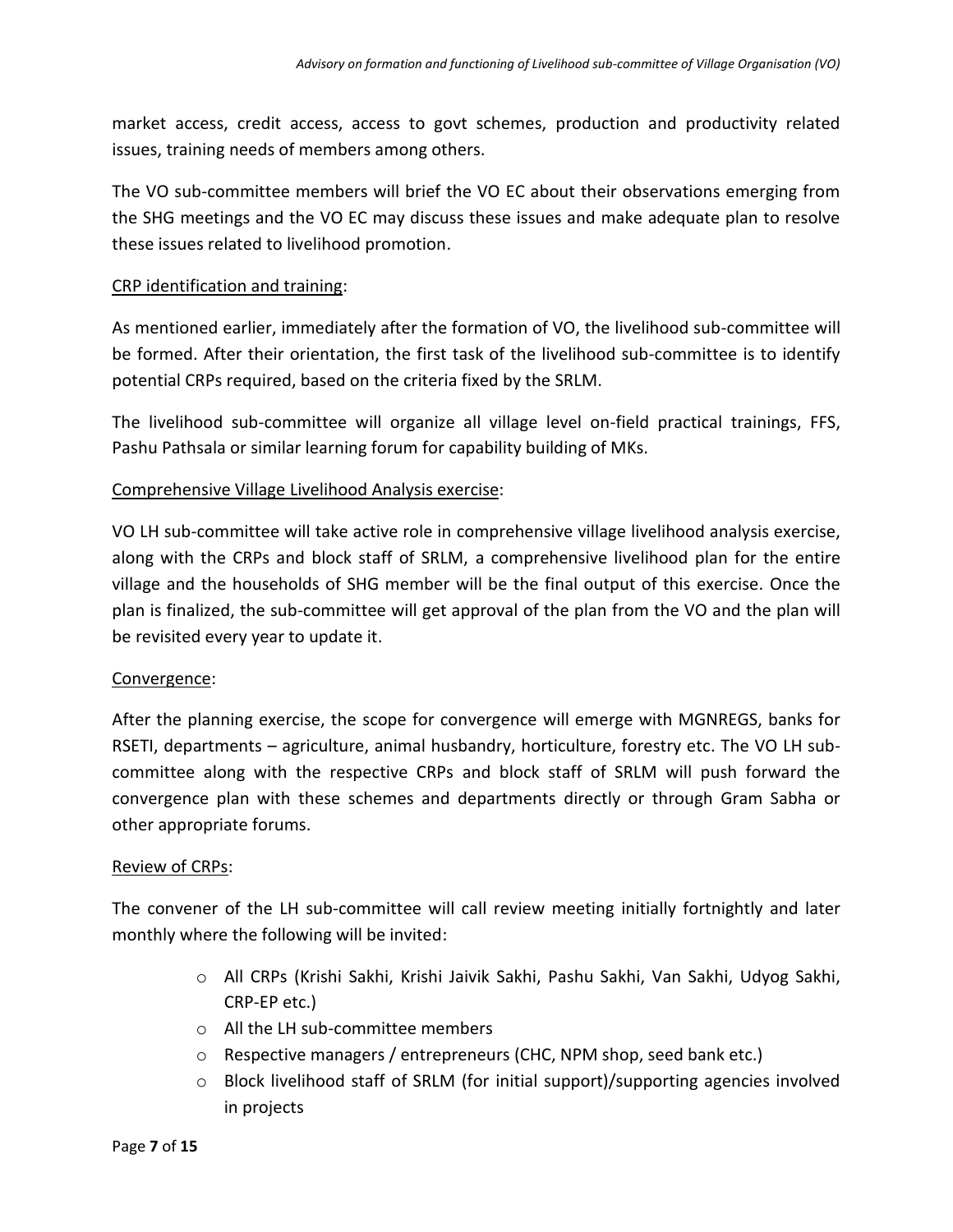In the meeting review will be done on functioning of:

- CHC / Tool Bank
- FFS / Pashu Pathsala
- Producers Groups
- Farm and non-farm enterprises supported through DAY-NRLM

The decisions of the review meeting will be recorded in meeting register with signature of participants. This will be shared with the EC of VO and subsequently follow up actions will be taken on each decisions in next review meeting. The review meeting will also enable the CRPs to prepare their monthly work plan. A summary of the review and monthly plan of CRPs to be put as agenda by the Livelihood sub-committee for discussion in VO meeting.

## Monitoring of CRPs<sup>1</sup>:

- As mentioned earlier the Convener of LH sub-committee will call regular review meeting.
- The Convener can call an emergency meeting of LH sub-committee at any time if the situation demands.
- The CRPs will submit the `Monthly plan versus achievement Report' (Annexure-2) to the LH sub-committee and take a receipt of it. The formats can also vary for other programmes like the SVEP programmes and the respective formats can be used.
- Upon receiving the `Monthly plan versus achievement Report', the LH sub-committee will compare it with the `Summary Plan Sheet' (Annexure-1)
- LH sub-committee will seek clarification from the CRP in case of any drastic deviation in work plan and `Monthly plan versus achievement Report'.
- LH sub-committee will focus on the `Monthly Plan versus Achievement Report' meticulously. Since all of the members and CRP are from the same village, the subcommittee members will be in a better position to verify the achievements claimed in the Report and actual works done.
- LH sub-committee has every right to seek clarification or ask questions on the authenticity of the `Monthly Plan versus Achievement Report' and in each case, the CRP has to clarify to satisfy the sub-committee members.
- Once LH sub-committee members got satisfied the numbers stated in the `Monthly Plan versus Achievement Report', the entire participants will go for an actual field visit on a sample basis to check the quality of work.

<sup>1</sup> *All the formats given in anexures are sample formats, which may be customized or new format may be used depending on the need of different programmes, activities and requirement of the state.*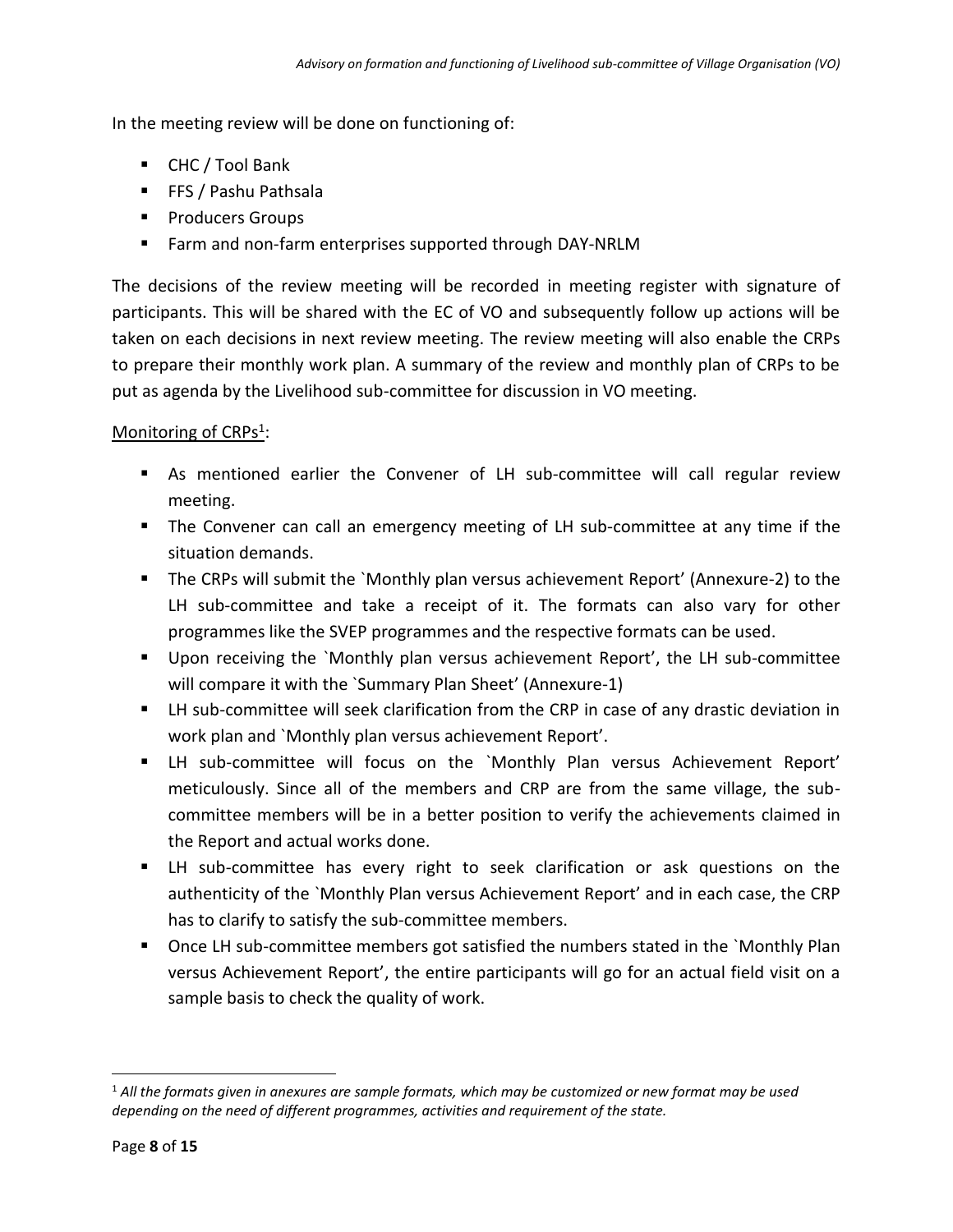- In case of any difference in opinion among any of the sub-committee members, CRP, block staff of SRLM on the claims by the CRP in `Monthly Plan versus Achievement Report' with respect to the number and quality of work, the entire participants will go for census field verification where the beneficiary SHG member may be interviewed to resolve the differences in opinions.
- At the end of every quarter, in the next month's regular review meeting, in addition to the `Monthly Plan versus Achievement Report', the CRP will submit a `Quarterly Achievement Report' as per the format (Annexure-4) which will be discussed in details in the livelihood sub-committee meeting.
- Once the LH sub-committee is satisfied with the `Monthly Plan versus Achievement Report' after due modifications (if required), the CRP will submit it to the VO (through the LH sub-committee) along with the application for release of payment as per prescribed format (Annexure-3).
- Once LH sub-committee is satisfied with the `Monthly Plan versus Achievement Report', along with the application from the CRP, it will approve and submit it to the office bearer of VO. The VO, on receipt of all such Applications and Report, will keep a copy of it and submit all such reports from all the CRPs together to the BMMU with a forwarding letter.

It is extremely important to note that the LH sub-committee members will exercise the above power on LH CRPs only and only during the review meeting. Outside the meeting, they all are normal SHG members, co-exists as a member of an affinity group, neighbour etc.

## <span id="page-10-0"></span>**Roll out of VO Livelihood sub-committee by the SRLM**

## Step-1: Formation of LH sub-committee**:**

VO livelihood sub-committee should be formed as soon as a VO is promoted. The following steps to be followed by the SRLM to form LH sub-committee. The ideal composition of a VO sub-committee has already been described above.

- o One day's orientation by SRLM staff for the VO Executive Committee on:
	- Roles and responsibilities (as stated above) of LH sub-committee
	- Need for LH sub-committee
	- Tenure of office for LH sub-committee members
	- Criteria for becoming a member of LH sub-committee as mentioned above (SHG members involved in agriculture, livestock, NTFP, value chain, artisanal activities, entrepreneurial activities etc.)
- o Decide the size (number of members) of the LH sub-committee
- $\circ$  Based on the above, the Executive Committee will be asked to select the names for the sub-committee.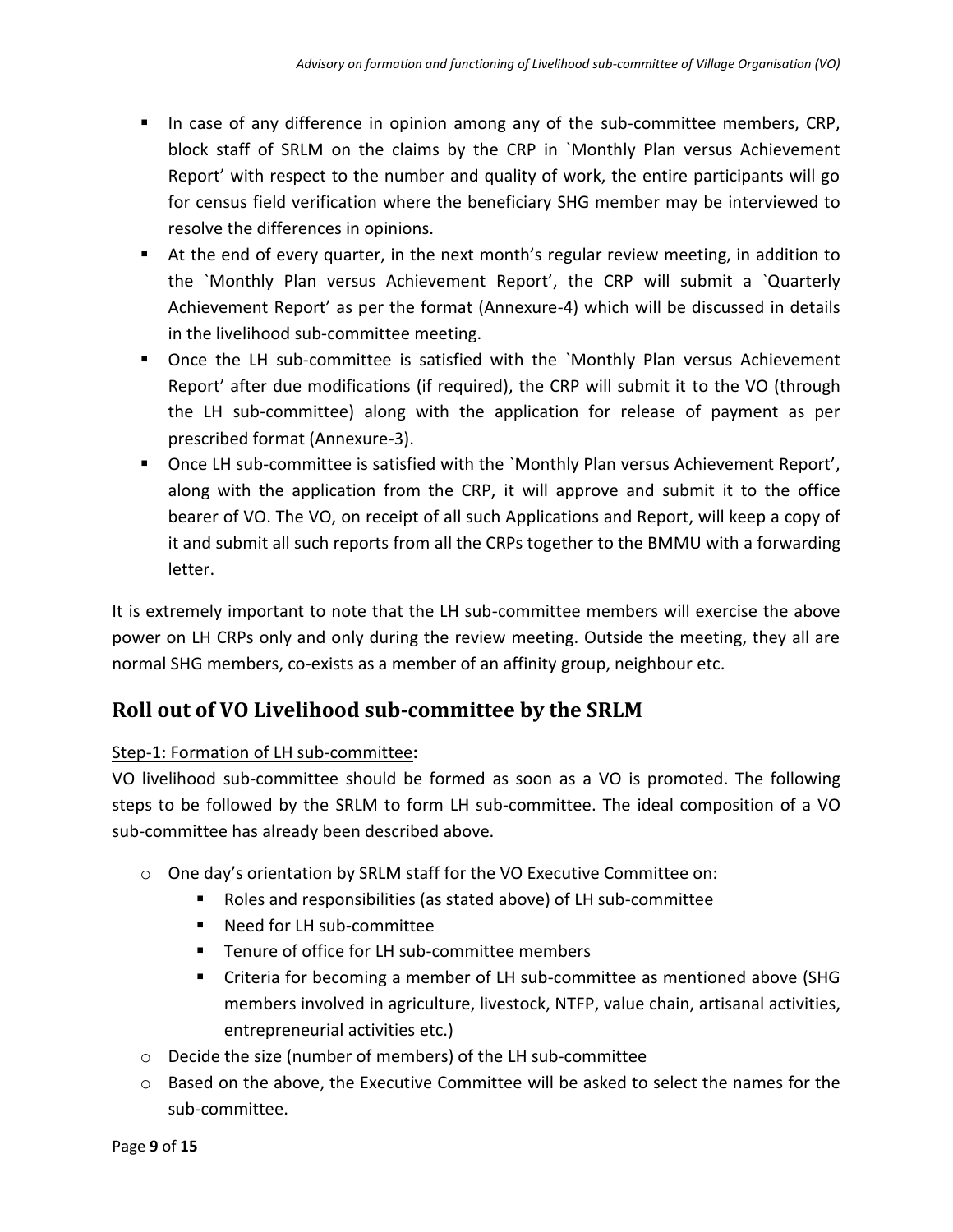- $\circ$  The proceedings to be recorded along with the names of LH sub-committee members.
- o Fix the norms and rules on meeting interval, venue, keeping record of proceedings in every monthly meetings etc

## Step-2: The Capacity Building Plan for VO Livelihood Sub-committee:

The SRLM in consultation with NMMU will develop details training module, training materials and execute training with a pre-fixed training calendar on each of the identified broad aspects viz Village planning, Orientation, Programme understanding, economics of livelihood activities, micro-enterprise, value chain and value addition, monitoring of CRP in periodic meeting, analyzing project proposals etc. Besides, exposure visits to well-functioning VOs, within as well as outside the blocks may also be considered as part of capacity building of the members of VO LH sub-committee.

Besides, the block staff of SRLM will also provide initial handholding supports to the VO LH subcommittee to put systems in place and function properly.

## Step-3: Conducting regular review meeting of sub-committee:

Already discussed above.

## Step-4: Keeping of records:

The key decisions and follow up plan of each meeting of livelihood sub-committee will be recorded in the minutes book that will be kept updated by the convener of sub-committee. This meeting register will be used to appraise the EC of VO as well as follow up action taken on the decisions.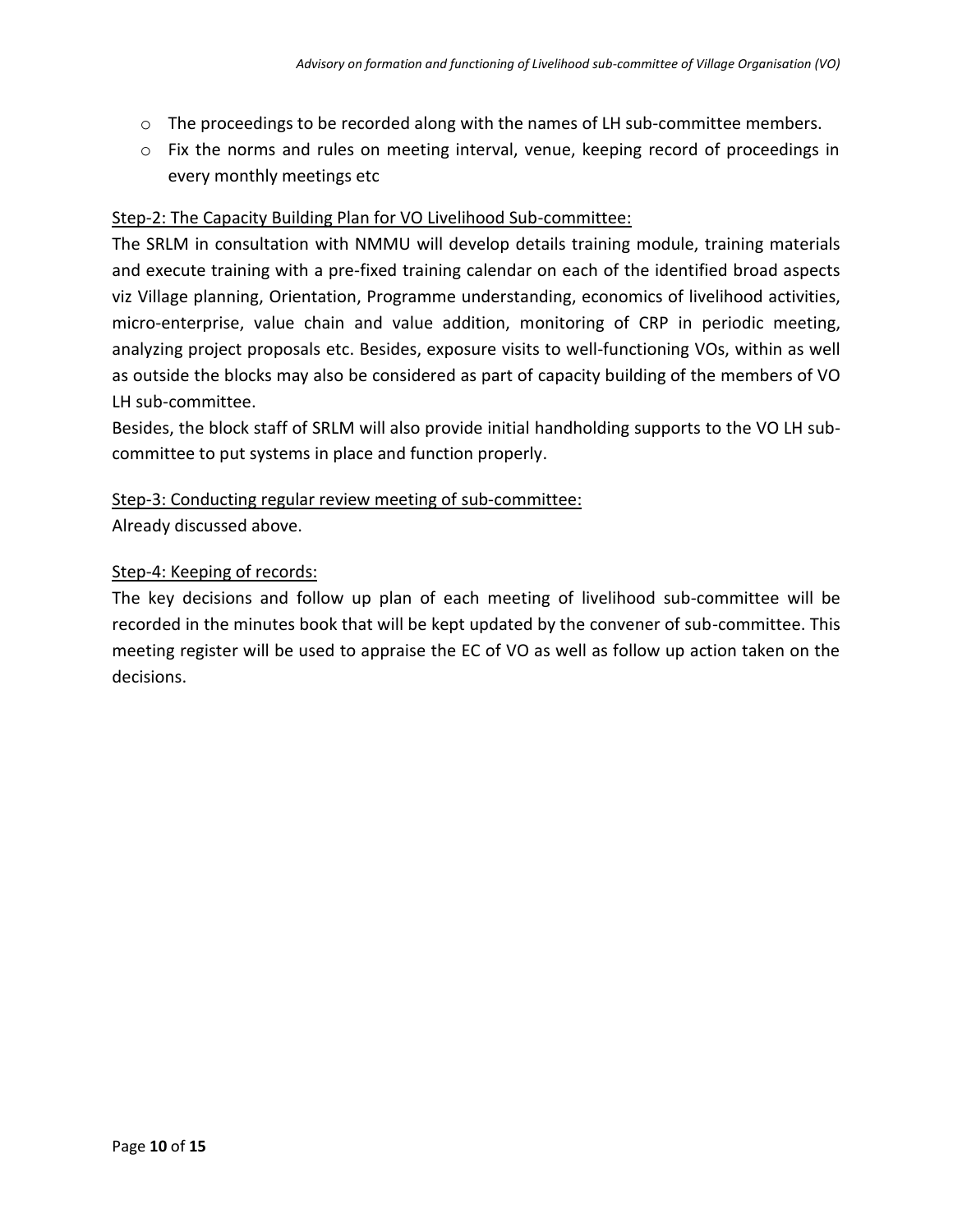## <span id="page-12-0"></span>**Annexures:**

#### Annexure-1

## **Summary of Plan Sheet**

(Monthly village livelihood plan format<sup>2</sup>)

(To be prepared in triplicate, one each at VO, Block staff of SRLM and CRP)

## **A. FFS Plan:**

Number of FFS / Pashu Pathsala planned, topics to discuss in FFS / PPS training as per calendar.

## **B. Adoption plan:**

#### **B.1. Agro ecological practices**

| Interventions       | Indicators (practices to promote) | No of HHs<br>targeted |
|---------------------|-----------------------------------|-----------------------|
| Seed                | Seed treatment                    |                       |
|                     | Seed Production                   |                       |
| Soil                |                                   |                       |
|                     |                                   |                       |
| Water               |                                   |                       |
|                     |                                   |                       |
| Plant nutrition     |                                   |                       |
|                     |                                   |                       |
| Plant protection    |                                   |                       |
|                     |                                   |                       |
| Agronomic practices |                                   |                       |
|                     |                                   |                       |
| Others              |                                   |                       |

## **B.2. Livestock**

| Interventions    | Indicators (practices to promote) | No of HHs |
|------------------|-----------------------------------|-----------|
|                  |                                   | targeted  |
| Vaccination      | Ranikhet                          |           |
|                  | Swain fever                       |           |
|                  |                                   |           |
| De-worming       |                                   |           |
|                  |                                   |           |
| Sanitation       |                                   |           |
| Animal housing   |                                   |           |
|                  |                                   |           |
| Feed and fodder  |                                   |           |
| Others           |                                   |           |
| <b>B.3. NTFP</b> |                                   |           |

*<sup>2</sup> Sample format subject to customization at SRLM level depending on the type of CRPs and intervention plan under each activity.*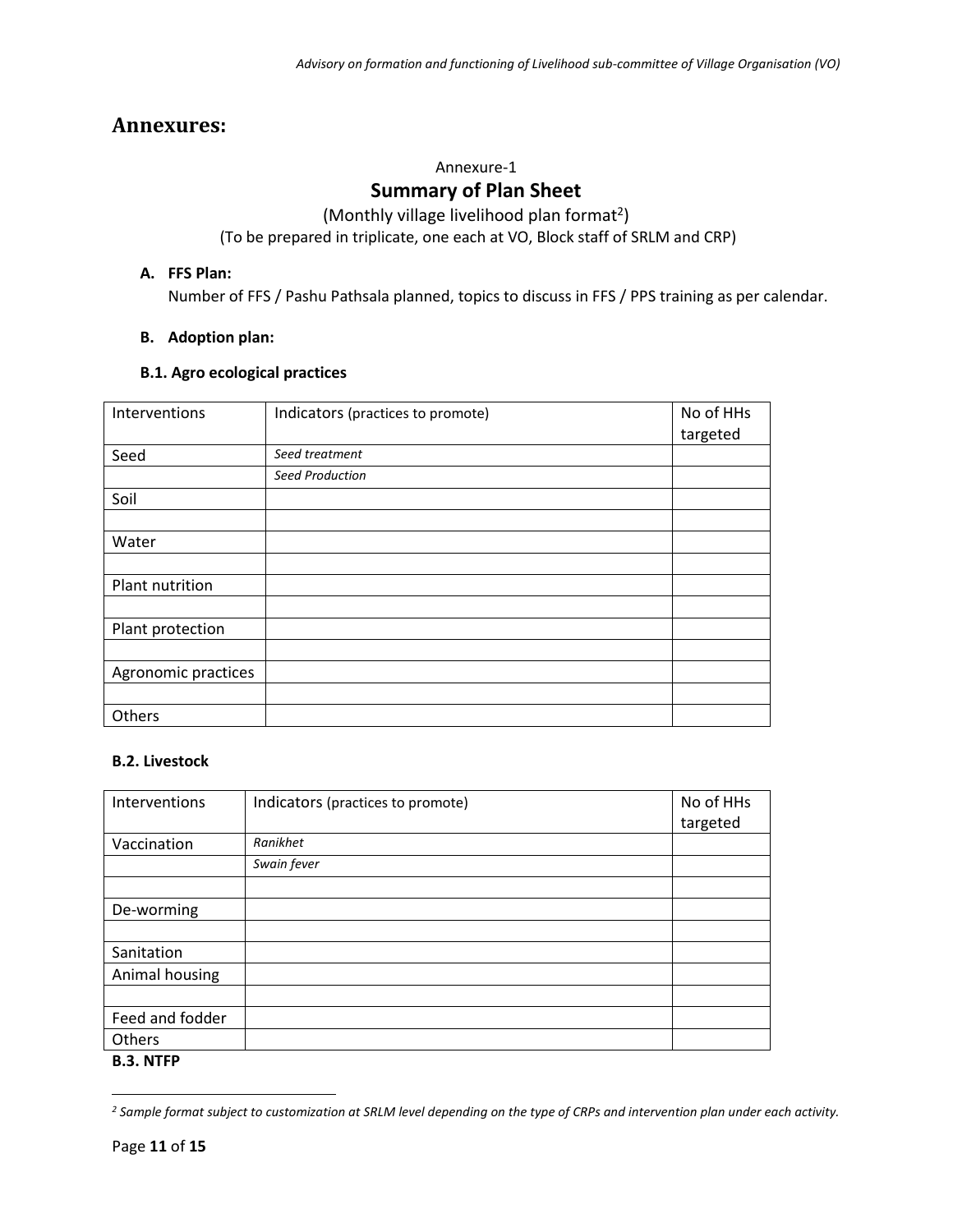| Interventions          | Indicators (practices to promote) | No of HHs |
|------------------------|-----------------------------------|-----------|
|                        |                                   | targeted  |
| Tasar                  |                                   |           |
|                        |                                   |           |
| Lac                    |                                   |           |
|                        |                                   |           |
| <b>Medicinal Plant</b> |                                   |           |
|                        |                                   |           |
| Others                 |                                   |           |

#### **B.4. Fisheries**

| Interventions | Indicators (practices to promote) | No of HHs |
|---------------|-----------------------------------|-----------|
|               |                                   | targeted  |
|               |                                   |           |
|               |                                   |           |
|               |                                   |           |

## **B.5. Organic cluster promotion**

| <b>Interventions</b> | Indicators (practices to promote) | No of HHs |
|----------------------|-----------------------------------|-----------|
|                      |                                   | targeted  |
|                      |                                   |           |

#### **B.6. Value chain intervention**

| Interventions | Indicators (practices to promote) | No of HHs |
|---------------|-----------------------------------|-----------|
|               |                                   | targeted  |
|               |                                   |           |

**Similar format may be developed for CRP-EP for non-farm enterprises.**

(Signature of the VO office bearer) Signature of the CRP

 $($ 

Name:

Date: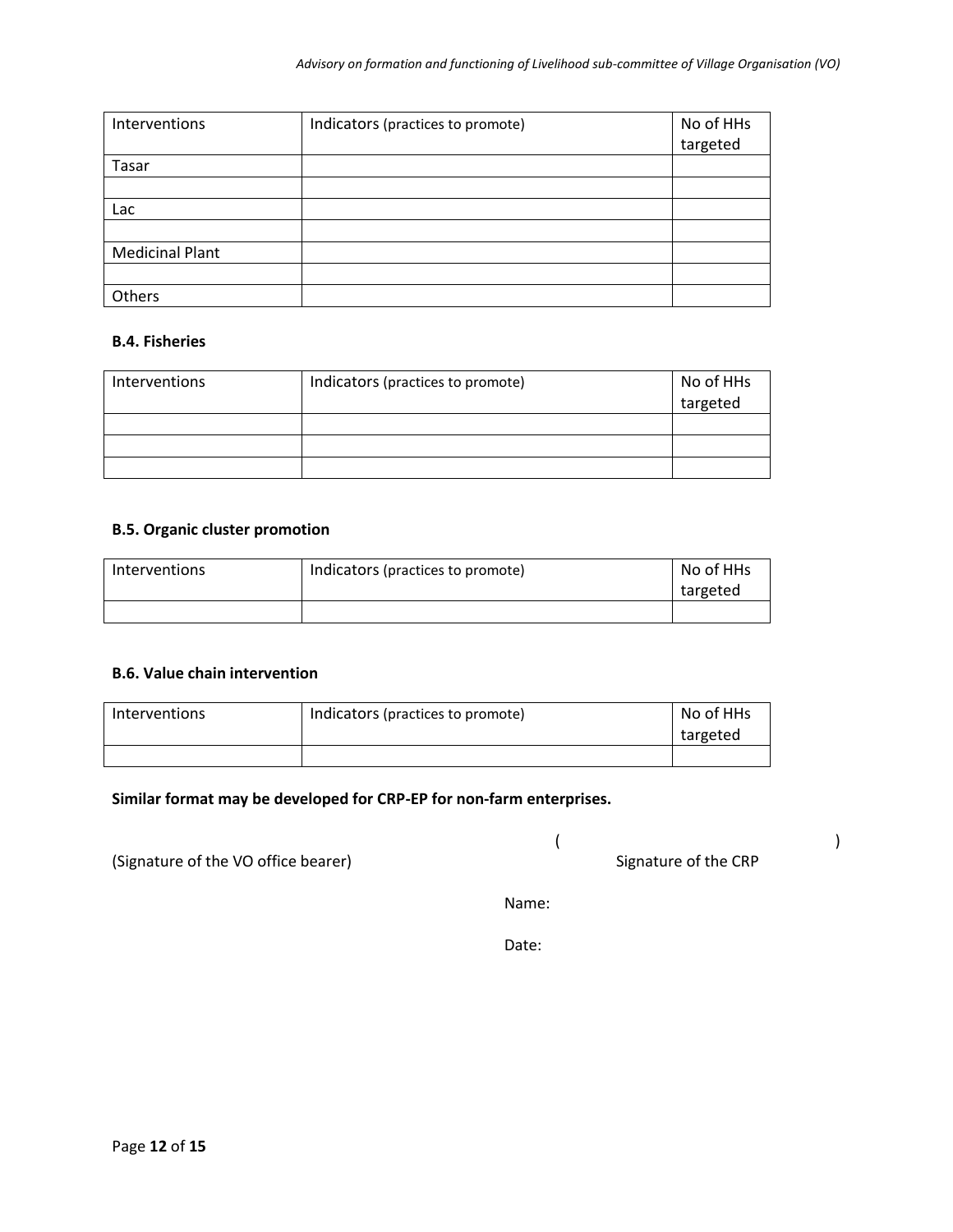## *Annexure-3 (To prepare in duplicate)* **Application for payment of honorarium**

To Dated:

The Secretary ----------------- VO

Village:

Block:

Subject: Request for payment against work done.

Dear Madam

As per plan submitted, I have completed the tasks, details of which is attached as `Monthly Plan versus Achievement Report'.

Kindly release the amount to my bank account, details of it is mentioned below:

| Amount (Rs)                |  |
|----------------------------|--|
| Name of the account holder |  |
| Account number             |  |
| Name of the bank           |  |
| Name of the branch         |  |
| <b>IFSC</b>                |  |

Thanking you Yours sincerely

| $\overline{ }$ |  |
|----------------|--|
| Name:          |  |
| <b>CRP</b>     |  |
| Village:       |  |
| Block:         |  |
|                |  |

Enclosures:

1. Approved Plan versus Achievement Report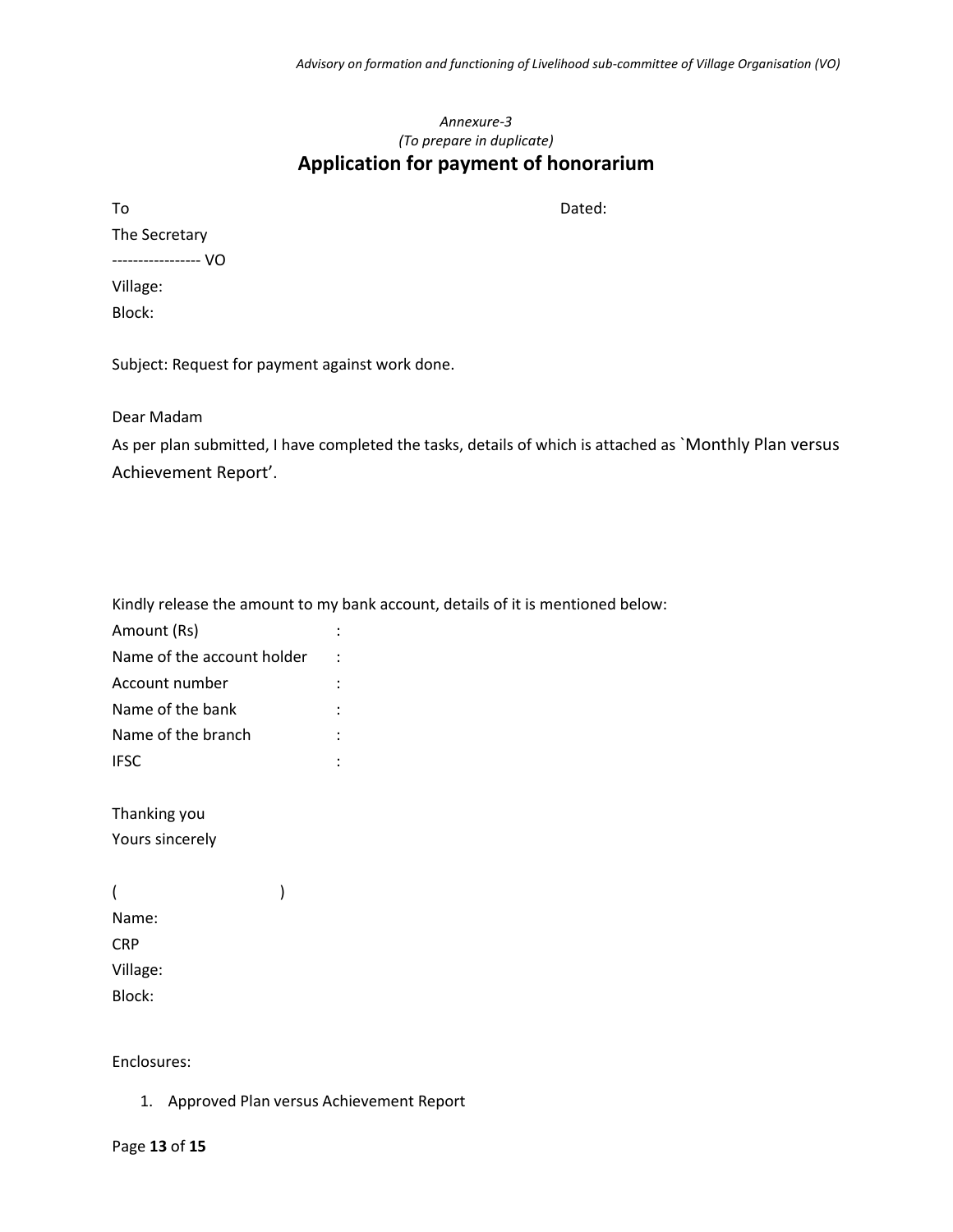## **Annexure-4 Quarterly achievement report**  (To be submitted to the VO)

#### A. FFS Achievement:

| <b>Total No</b><br>of FFS<br>conducted | Minimum No<br>of MKs<br>participated<br>in a FFS | Maximum<br>No of MKs<br>participated<br>in a FFS | Major achievements in FFS |
|----------------------------------------|--------------------------------------------------|--------------------------------------------------|---------------------------|
|                                        |                                                  |                                                  |                           |

## B. Adoption report

## B.1. Agro ecological practices

| Interventions       | Indicators (practices to | No of HHs | Remarks |
|---------------------|--------------------------|-----------|---------|
|                     | promote)                 | adopted   |         |
| Seed                | Seed treatment           |           |         |
|                     | Seed Production          |           |         |
| Soil                |                          |           |         |
|                     |                          |           |         |
| Water               |                          |           |         |
|                     |                          |           |         |
| Plant nutrition     |                          |           |         |
|                     |                          |           |         |
| Plant protection    |                          |           |         |
|                     |                          |           |         |
| Agronomic practices |                          |           |         |
|                     |                          |           |         |
| Others              |                          |           |         |

#### B.2. Livestock

| <b>Interventions</b> | Indicators (practices to | No of HH | Remarks |
|----------------------|--------------------------|----------|---------|
|                      | promote)                 | adopted  |         |
| Vaccination          | Ranikhet                 |          |         |
|                      | Swain fever              |          |         |
|                      |                          |          |         |